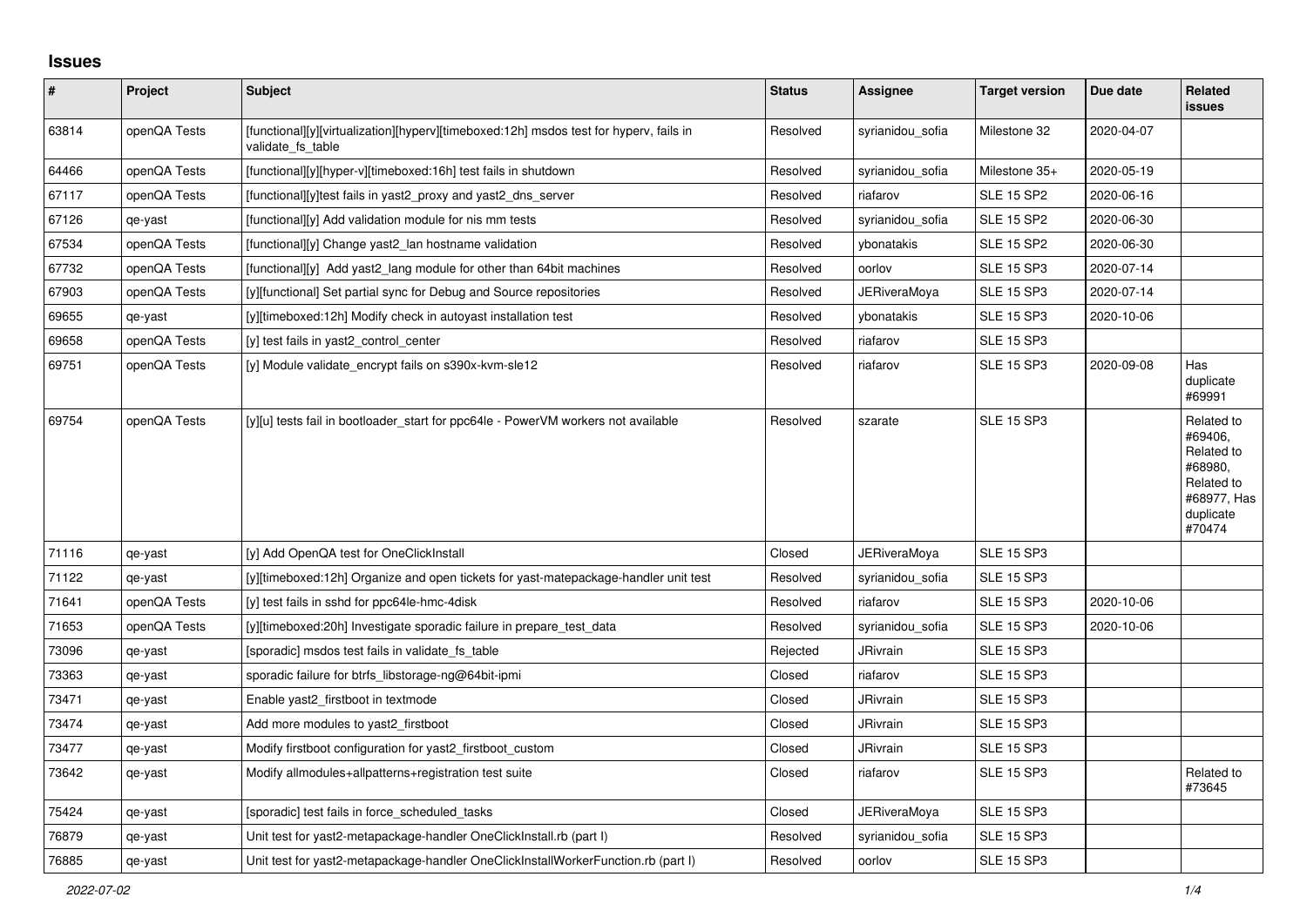| #     | Project        | <b>Subject</b>                                                                                          | <b>Status</b> | Assignee            | <b>Target version</b> | Due date   | Related<br>issues                             |
|-------|----------------|---------------------------------------------------------------------------------------------------------|---------------|---------------------|-----------------------|------------|-----------------------------------------------|
| 76888 | qe-yast        | Unit test for yast2-metapackage-handler OneClickInstallWorkerFunction.rb (part II)                      | Closed        | syrianidou_sofia    | <b>SLE 15 SP3</b>     |            |                                               |
| 80204 | qe-yast        | Adjust Ivm+resize root scenario for the UI changes in the Expert Partitioner                            | Closed        | riafarov            | <b>SLE 15 SP3</b>     |            |                                               |
| 80206 | qe-yast        | Adjust msdos scenario for the UI changes in the Expert Partitioner                                      | Closed        | <b>JRivrain</b>     | <b>SLE 15 SP3</b>     |            |                                               |
| 80212 | qe-yast        | Adjust cryptlvm scenario for the UI changes in the Expert Partitioner                                   | Rejected      | riafarov            | <b>SLE 15 SP3</b>     |            |                                               |
| 80216 | qe-yast        | Adjust home_encrypted scenario for the UI changes in the Expert Partitioner                             | Resolved      | syrianidou_sofia    | <b>SLE 15 SP3</b>     |            |                                               |
| 80220 | qe-yast        | test choses wrong product for installation                                                              | Rejected      | riafarov            | <b>SLE 15 SP3</b>     |            |                                               |
| 80272 | qe-yast        | Adapt yast2_expert_partitioner (before: yast2_storage_ng) in ppc64le to use libyui                      | Closed        | <b>JERiveraMoya</b> | <b>SLE 15 SP3</b>     |            | Blocked by<br>#80840                          |
| 80276 | qe-yast        | [sporadic][timeboxed:12h] autoyast_reinstall@s390x-kvm-sle12 fails in installation                      | Closed        | riafarov            | <b>SLE 15 SP3</b>     |            |                                               |
| 81248 | qe-yast        | test fails in snapshots small root on aarch64                                                           | Rejected      | riafarov            | <b>SLE 15 SP3</b>     |            |                                               |
| 87646 | qe-yast        | Create autoyast test using btrfs quota limit                                                            | Closed        | oorlov              | <b>SLE 15 SP3</b>     |            |                                               |
| 88480 | qe-yast        | [sporadic] boot_encrypt doesn't unlock encrypted disk for cryptlvm@ppc64le                              | Closed        | syrianidou_sofia    | <b>SLE 15 SP3</b>     |            |                                               |
| 89932 | qe-yast        | [sporadic] stabilize partitioning_firstdisk                                                             | Closed        | riafarov            | <b>SLE 15 SP3</b>     |            |                                               |
| 91130 | qe-yast        | Use libyui for btrfs_libstorage-ng ipmi and zVM                                                         | Closed        | riafarov            | <b>SLE 15 SP3</b>     |            |                                               |
| 91136 | qe-yast        | Textmode test suite fails for s390x-kym                                                                 | Rejected      | riafarov            | <b>SLE 15 SP3</b>     |            |                                               |
| 91350 | qe-yast        | [timeboxed:16h][sporadic] test fails in verify_undelete_snapshots                                       | Closed        | riafarov            | <b>SLE 15 SP3</b>     |            |                                               |
| 91677 | qe-yast        | [sporadic] test fails in validate_fs_table                                                              | Rejected      |                     | <b>SLE 15 SP3</b>     |            | Related to<br>#91755                          |
| 91830 | qe-yast        | Investigate if a change of DH version for TLS negotiation can fix 'remote_controller' module            | Resolved      | oorlov              | <b>SLE 15 SP3</b>     |            |                                               |
| 93029 | qe-yast        | Implement test module for Product selection using LibyuiClient in YaST Job Group                        | Closed        | <b>JERiveraMoya</b> | <b>SLE 15 SP3</b>     |            |                                               |
| 93032 | qe-yast        | Use accept_license module with libyui-rest-api in all test suites in YaST, TW and Leap 15<br>Job Groups | Closed        | syrianidou_sofia    | <b>SLE 15 SP3</b>     |            |                                               |
| 93411 | qe-yast        | Create test cases for Language, Keyboard and Product Selection                                          | Closed        | syrianidou_sofia    | <b>SLE 15 SP3</b>     |            |                                               |
| 93641 | qe-yast        | Create schedules for opensuse test suites                                                               | Closed        | <b>JRivrain</b>     | <b>SLE 15 SP3</b>     |            | Related to<br>#94069,<br>Related to<br>#92479 |
| 63460 | openQA Tests   | serial console stopped working on hyperv                                                                | Rejected      | okurz               |                       |            |                                               |
| 63922 | openQA Tests   | [functional][y] Sporadic failure of mediacheck module in mediacheck@svirt-hyperv-uefi test<br>suite     | Rejected      |                     |                       |            |                                               |
| 64204 | openQA Tests   | [functional][y] test fails in yast2 lan restart                                                         | Resolved      | syrianidou_sofia    |                       | 2020-03-10 |                                               |
| 64325 | openQA Tests   | [functional][y] Add check in autoyast installation test with wrong autoyast profile path                | Resolved      | syrianidou_sofia    |                       | 2020-05-05 |                                               |
| 67120 | openQA Tests   | [functional][y]test fails in zypper_ref while trying to use root-virtio-console.                        | Resolved      | dzedro              |                       | 2020-06-16 | Related to<br>#67174                          |
| 67537 | openQA Project | [tools] Not possible to change hostname on Xen tests.                                                   | Resolved      | okurz               |                       | 2020-06-20 |                                               |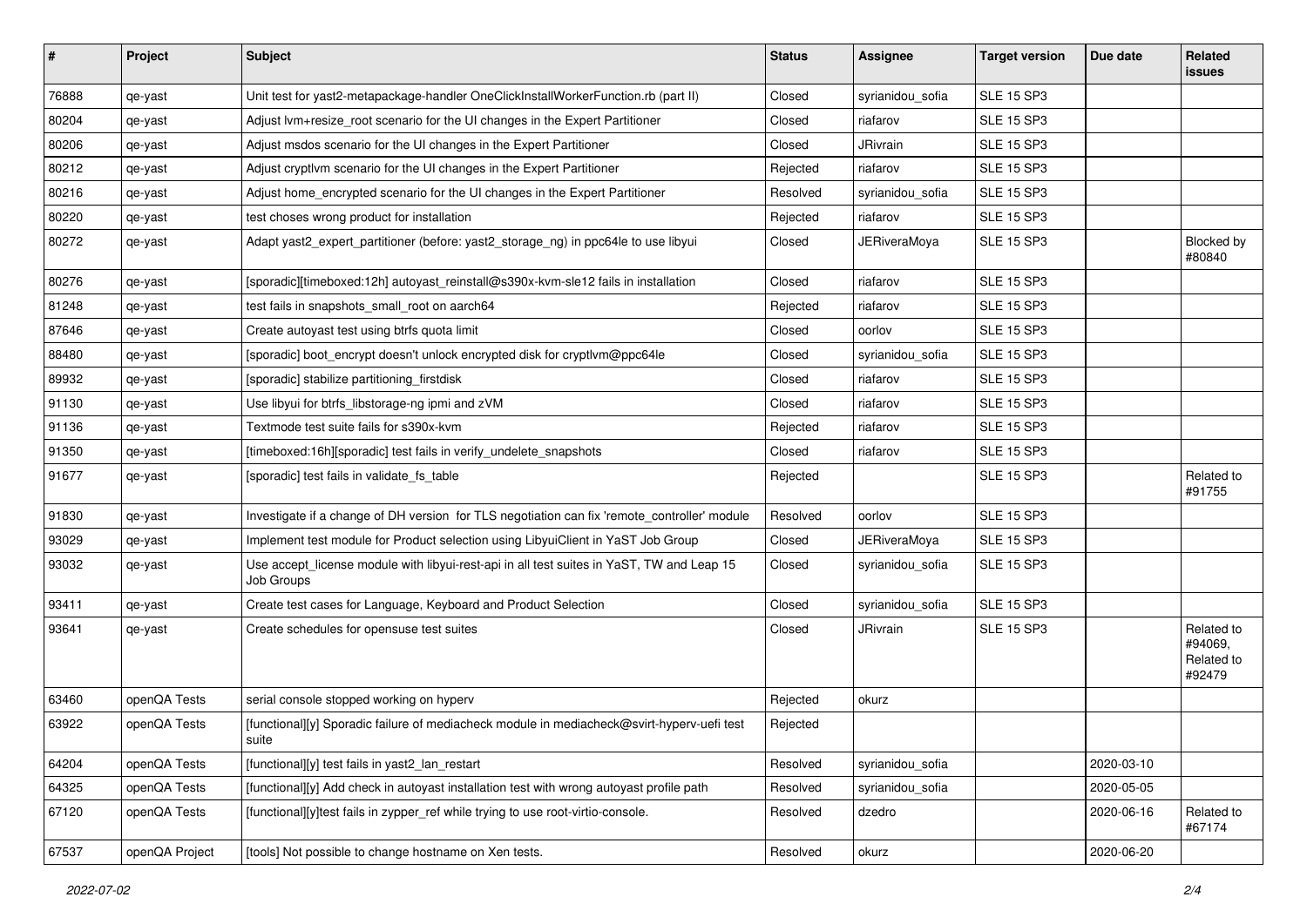| $\vert$ # | Project                  | Subject                                                                                                  | <b>Status</b>  | <b>Assignee</b>     | <b>Target version</b> | Due date   | Related<br><b>issues</b> |
|-----------|--------------------------|----------------------------------------------------------------------------------------------------------|----------------|---------------------|-----------------------|------------|--------------------------|
| 67672     | openQA Tests             | [functional][y] Extend coverage of yast2_gui test modules                                                | Rejected       |                     |                       |            |                          |
| 67822     | openQA Project           | [tools] When using refspec for svirt-xen-hvm, openQA-SUT-2 fails                                         | Resolved       | okurz               |                       | 2020-06-23 |                          |
| 68764     | openQA Tests             | [functional][y] yast2_gui@svirt-xen-hvm fails when retriggered, if parent create_hdd_gnome<br>has failed | Rejected       |                     |                       |            |                          |
| 71638     | openQA Tests             | [y] test fails in validate_fs_table                                                                      | Rejected       |                     |                       |            |                          |
| 73093     | qe-yast                  | [y] test fails in installation                                                                           | Rejected       |                     |                       |            |                          |
| 80210     | openQA Tests             | [ppc64le] ppc64le-hmc tests fail in bootloader start                                                     | Rejected       | riafarov            |                       |            |                          |
| 90692     | openQA<br>Infrastructure | [sporadic] script_output getting wrong output on aarch64                                                 | Rejected       |                     |                       |            |                          |
| 90851     | qe-yast                  | SLE 15 SP3 Release Candidate 2 exploratory testing                                                       | Resolved       | syrianidou_sofia    |                       |            |                          |
| 92242     | qe-yast                  | Create the conditions for libyui tests on textmode running system                                        | Rejected       |                     |                       |            |                          |
| 97328     | qe-yast                  | test fails in yast2_lan_restart_*                                                                        | Rejected       |                     |                       |            |                          |
| 67078     | qe-yast                  | [functional][y] Implement workaround for shutdown failure on Hyper-V.                                    | New            |                     | Current               |            |                          |
| 73306     | qe-yast                  | [y][timeboxed:20h] test fails in await install                                                           | <b>Blocked</b> | JERiveraMoya        | Current               |            |                          |
| 91425     | qe-yast                  | [sporadic] aarch64 tests incomplete "associated worker re-connected but abandoned the job"               | New            |                     | Current               |            |                          |
| 92245     | qe-yast                  | Create textmode qcow with libyui pre-installed                                                           | New            |                     | Current               |            |                          |
| 95392     | qe-yast                  | Expand functionality of prepare_profile module                                                           | Closed         | JERiveraMoya        | Current               |            |                          |
| 95542     | qe-yast                  | test fails in yast2_kdump                                                                                | Closed         | syrianidou_sofia    | Current               |            |                          |
| 95551     | qe-yast                  | autologin_yast test fails in first_boot                                                                  | Closed         | syrianidou_sofia    | Current               |            |                          |
| 97229     | qe-yast                  | Create workaround for s390x polkit unexpected popup                                                      | Rejected       |                     | Current               |            |                          |
| 97316     | qe-yast                  | test fails in releasenotes_origin                                                                        | Closed         | rainerkoenig        | Current               | 2021-09-23 |                          |
| 97319     | qe-yast                  | tests fail for ppc installation at different points                                                      | Closed         | <b>JERiveraMoya</b> | Current               |            |                          |
| 97325     | qe-yast                  | Collect logs in autoyast_reinstall when failing detecting disk after installation                        | Closed         | geor                | Current               |            |                          |
| 97331     | qe-yast                  | [timebox: 24h] Investigate failure in rebootmgr                                                          | Closed         | <b>JERiveraMoya</b> | Current               |            | Related to<br>#98832     |
| 97709     | qe-yast                  | [sporadic] accept_timezone_configuration fails to navigate next screen                                   | Closed         | syrianidou sofia    | Current               |            |                          |
| 97760     | qe-yast                  | Rewrite workaround for scrolling for bsc#1189550                                                         | Closed         | JERiveraMoya        | Current               |            |                          |
| 97766     | qe-yast                  | Adapt the order of activation for ZFCP with client for libyui-rest-api                                   | Closed         | geor                | Current               |            | Related to<br>#98811     |
| 98556     | qe-yast                  | test fails in consoletest_finish for minimalx Desktop                                                    | New            |                     | Current               |            |                          |
| 99063     | qe-yast                  | Investigate which functions from older OOP installation framework are used in libyui                     | New            |                     | Current               |            |                          |
| 99261     | qe-yast                  | [sporadic] s390x tests fail in first_boot and boot_to_desktop                                            | Rejected       |                     | Current               |            |                          |
| 99351     | qe-yast                  | test fails in firstboot_finish_setup                                                                     | Rejected       |                     | Current               |            |                          |
| 99354     | qe-yast                  | test fails in root_simple_pwd                                                                            | Rejected       |                     | Current               |            |                          |